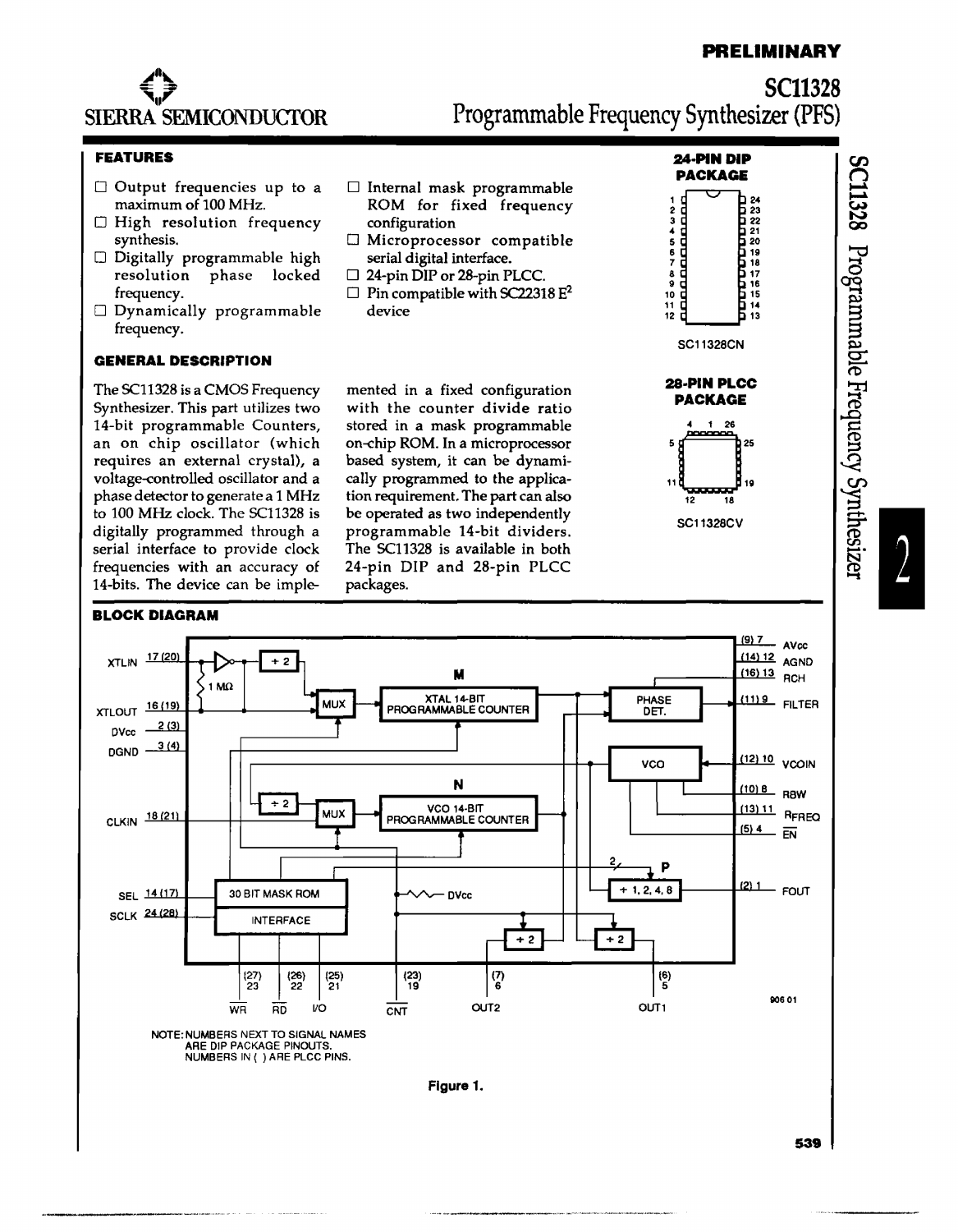| PIN DESCRIPTION |                        |                    |                                                                                                                                                                                                                 |
|-----------------|------------------------|--------------------|-----------------------------------------------------------------------------------------------------------------------------------------------------------------------------------------------------------------|
| PIN NO.<br>DIP  | PIN NO.<br><b>PLCC</b> | PIN<br><b>NAME</b> | <b>FUNCTION</b>                                                                                                                                                                                                 |
| 1               | 2                      | FOUT               | Voltage controlled oscillator output.                                                                                                                                                                           |
| 2               | 3                      | <b>DVcc</b>        | Digital power supply.                                                                                                                                                                                           |
| 3               | 4                      | <b>DGND</b>        | Digital ground.                                                                                                                                                                                                 |
| 4               | 5                      | EN                 | VCO enable pin (Active low).                                                                                                                                                                                    |
| 5               | 6                      | OUT1               | Output of divider "M".                                                                                                                                                                                          |
| 6               | 7                      | OUT2               | Output of divider "N".                                                                                                                                                                                          |
| 7               | 9                      | AVcc               | Analog power supply.                                                                                                                                                                                            |
| 8               | 10                     | $R_{BW}$           | Resistor to set VCO bandwidth (driven by VCOIN).                                                                                                                                                                |
| 9               | 11                     | <b>FILTER</b>      | Phase locked loop filter.                                                                                                                                                                                       |
| 10              | 12                     | VCOIN              | Input of VCO.                                                                                                                                                                                                   |
| 11              | 13                     | $R_{\text{FREG}}$  | Resistor to set VCO free running frequency (R <sub>FREO</sub> ).                                                                                                                                                |
| 12              | 14                     | <b>AGND</b>        | Analog ground.                                                                                                                                                                                                  |
| 13              | 16                     | <b>RCH</b>         | Resistor to set the charge pump current (1.25 V).                                                                                                                                                               |
| 14              | 17                     | SEL                | Mode select pin. For $SEL = High$ , source of divide ratios is mask<br>programmable ROM. For SEL = Low, source of divide ratios is internal<br>registers.                                                       |
| 15              |                        |                    | Not used.                                                                                                                                                                                                       |
| 16              | 19                     | XTLOUT             | Crystal oscillator output pin. XTLOUT and XTLIN connect to a crystal<br>to generate a crystal locked clock for the chip. If a suitable clock is<br>already available in the system the XTLIN pin can be driven. |
| 17              | 20                     | <b>XTLIN</b>       | Crystal oscillator input pin.                                                                                                                                                                                   |
| 18              | 21                     | <b>CLKIN</b>       | Input to divider "N".                                                                                                                                                                                           |
| 19              | 23                     | CNT                | Straight divider select pin. When CNT = low, PLL mode is disabled<br>and straight divider mode is enabled.                                                                                                      |
| 20              |                        |                    | Not used.                                                                                                                                                                                                       |
| 21              | 25                     | I/O                | Serial interface input/output.                                                                                                                                                                                  |
| 22              | 26                     | <b>RD</b>          | Serial interface read signal. During low period of this signal the data<br>in the internal shift register is shifted out through the I/O pin.                                                                   |
| 23              | 27                     | <b>WR</b>          | Serial interface write signal. During low period of this signal the data<br>is shifted in the internal shift register from the I/O pin.                                                                         |
| 24              | 28                     | <b>SCLK</b>        | Serial interface clock signal.                                                                                                                                                                                  |
|                 |                        |                    |                                                                                                                                                                                                                 |

ı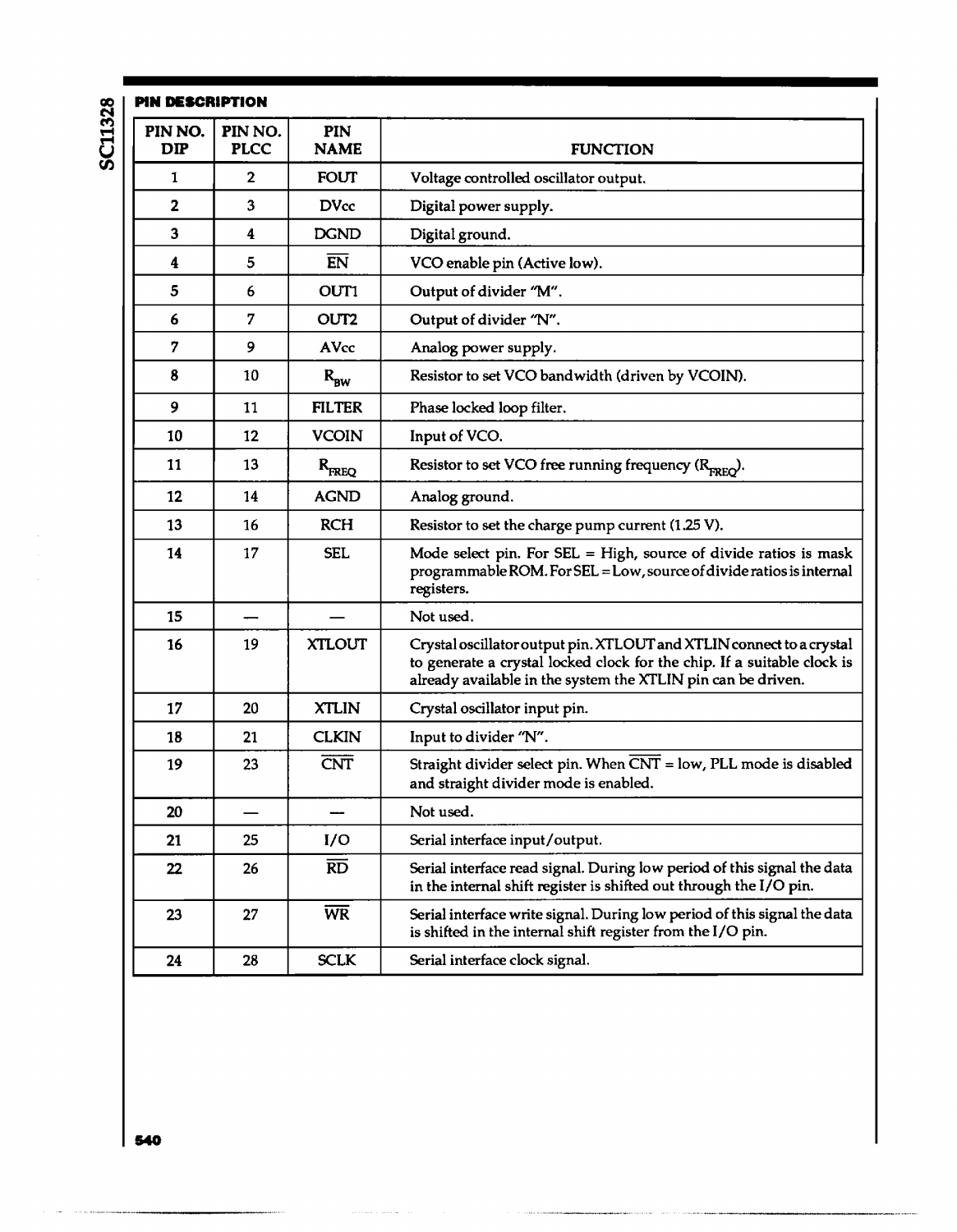#### **FUNCTIONAL DESCRIPTION**

## Chip Architecture

The block diagram of the SCl1328 is shown on Page 1 Fig. 1. It consists of two programmable 14-bit dividers, a crystal oscillator, a Phase-Locked Loop (PLL) system, a serial microprocessor interface, a metal mask programmable ROM, and a Postscaler 2 bit divider. The two 14-bit programmable counters divide the outputs of the oscillator and VCO by "M" and "N" respectively, where "M" and "N" are two integer numbers in the range of 1 to 16,383. The divided outputs are phase-locked to each other by the PLL circuit. The output of the VCO is then divided by the post-scaler modulo "P", where "P" can have a value of 1, 2, 4 or 8. For operation in the range between 1 and 10 MHz the post scaler is required. Above 10 MHz, the post scaler can be used to improve the jitter performance. The output frequency,  $F_{\text{OUT}}$  can be calculated as follows:

 $F<sub>OUT</sub> = F<sub>VCO</sub>/P$  $=$  [N/(M x P)] x F<sub>osc</sub>  $F_{VCO}$  = VCO Frequency  $F_{\text{osc}}$  = Oscillation frequency

M, N range from 1 to 16,383 and  $P = 1, 2, 4$  or 8.

The M and N counters need 16 bits for programming (two bits of address and 14 bits of data), and the Pscaler needs 2 bits. These bits can be loaded into the temporary registers that can be addressed through the four-pin serial interface. The M, N and P values stored in the metal mask programmable ROM may be selected instead of using the serial interface.

#### **Circuit Description**

## Phase-Locked Loop (PLl) Circuit

The PLL circuit consists of a voltage controlled oscillator (VCO), a phase detector circuit, a charge-pump and an external loop-filter. The VCO center frequency and band width are determined by the two external

resistors R<sub>FREQ</sub> and R<sub>BW</sub>, respec-<br>tively. V<sub>VCOIN</sub> represents the VCO input voltage from the loop-filter.

Choosing suitable  $R_{\text{FREG}}$  and  $R_{\text{BW}}$  $(bandwidth)$  values can be accomplished using several different iterative methods. Below are several defining equations and one method for choosing  $R_{\text{RFG}}$  and  $R_{\text{RW}}$ . Note that  $F_{VCO}$  is the input frequency of the post-scaler. In general,  $F_{VOMM}$ 

## DEFINING EQUATIONS:

$$
EQ. 1
$$

$$
I_{\text{BIAS}} = \frac{V_{\text{VCCIN}}}{R_{\text{BW}}} + \frac{2.2V}{R_{\text{FREG}}}
$$

V<sub>VCOIN</sub> typically can range from 1V to 3V; 2V is nominal.

#### EQ.2

$$
F_{\text{VCO}} = \frac{1000}{\frac{4400}{I_{\text{BLAS}}} + 3}
$$
  

$$
F_{\text{VCOMAN}} = \frac{V_{\text{VCOMAX}} + 2.2 \frac{R_{\text{BW}}}{R_{\text{FREG}}}}{V_{\text{VCOMIN}} + 2.2 \frac{R_{\text{BW}}}{R_{\text{FREG}}}}
$$

EQ.3

Outlined below is a method for calculating  $R_{\text{RRG}}$  and  $R_{\text{RW}}$  using EQ. 1 and EQ. 2.

Step 1. Choose the desired  $F_{VCCMMN}$  and  $F_{VCCMMN}$ 

Step 2. Calculate  $I_{BIASMIN}$  and  $I_{BIASMAX}$  using EQ. 4 and EQ.5.

**EQ. 4** 
$$
I_{\text{BIASMIN}} = \frac{4400}{\frac{1000}{F_{\text{VCOMIN}}}} - 3
$$
 **EQ. 5**  $I_{\text{BIASMAX}} = \frac{4400}{\frac{1000}{F_{\text{VCOMAX}}}} - 3$ 

Step 3. Calculate  $R_{BW}$  by using EQ. 6 and subtracting  $I_{BIASMAX}$  from  $I_{BIASMIN}$ .

**EQ. 6** 
$$
R_{BW} = \frac{V_{COMAX} - V_{COMIN}}{I_{BIASMAX} - I_{BIASMIN}} = \frac{3V - 1V}{\Delta I_{BIAS}}
$$

**Step 4.** Calculate 
$$
R_{\text{ERFO}}
$$
 using EQ. 7.

**EQ. 7** 
$$
R_{\text{FREG}} = \frac{2.2V}{I_{\text{BIASMAX}} - \frac{3V}{R_{\text{BW}}}}
$$
  $R_{\text{BW}}$  in MΩ,  $I_{\text{BIAS}}$  in  $\mu$ A

Step 5. If either  ${\rm R_{REQ}}$  or  ${\rm R_{BW}}$  is negative, then choose a smaller  ${\Delta \rm F_{VCO}}$  and repeat steps 1 through 4.

should be greater than 10 MHz, F<sub>VCOMAX</sub> should be less than 100 MHz and F<sub>VCOMAX</sub>/F<sub>VCOMIN</sub> should not exceed EQ. 3, which can range typicallyfrom I to 3.

The PLL incorporates phase/ frequency detector (PFD) logic. A charge pump is used to convert the logic states of the PFD into analog signals suitable for controlling the VCO. The charge pump current is

 $\mathbf{p}$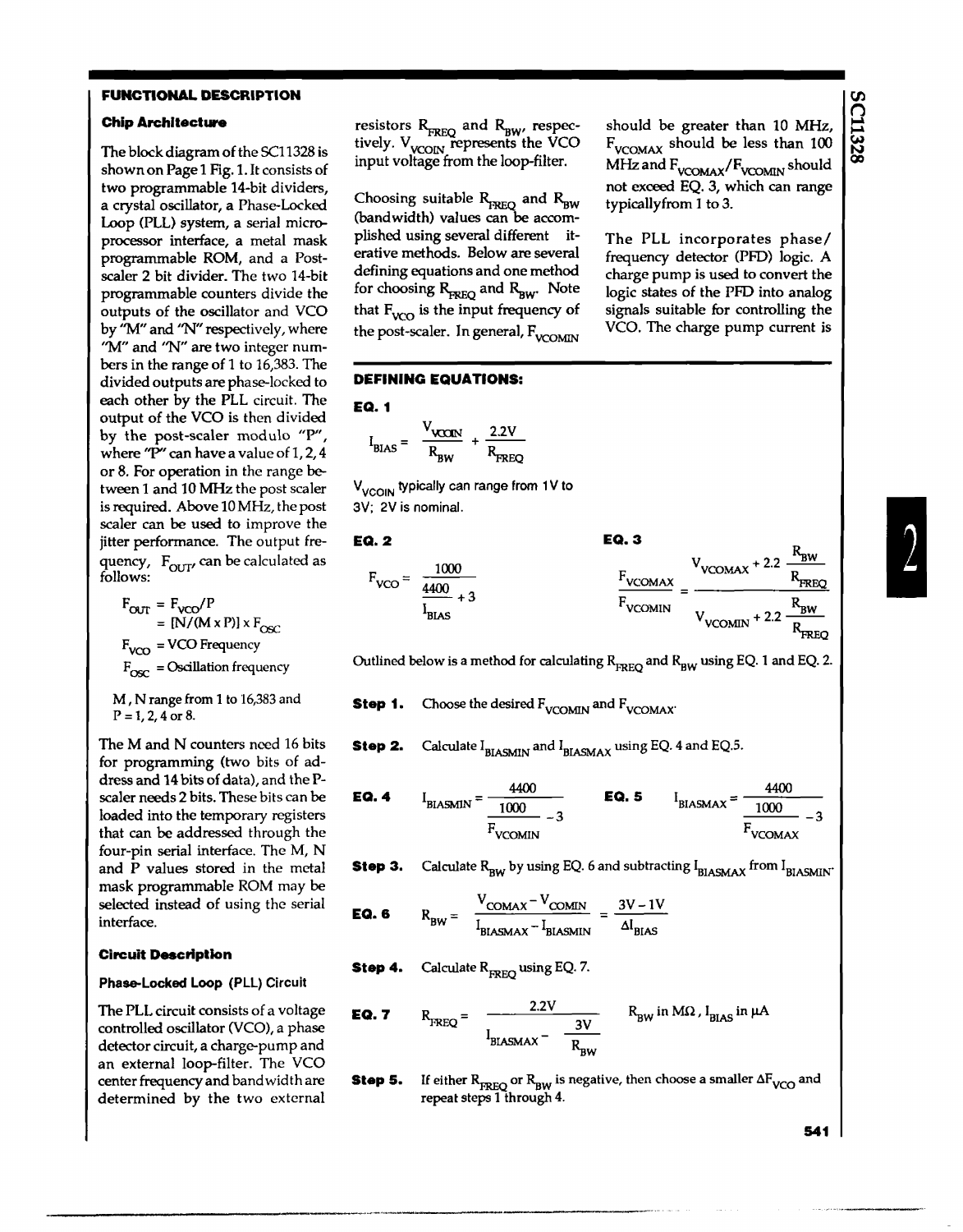determined by the external resistor RCH, and its value is given by:

## $ICH = 1.25V/RCH$ ; RCH ~1.6 KΩ

A filter is added after the chargepump to smooth the VCO control voltage. Figure 2 shows the complete PLL circuit. The states of the PFD are determined by the edges of the input wave-form. If the Rinput (reference) phase leads the Vinput (YCO) phase, then an edge of the R input sets the U (up) terminal true. The next V edge resets the U terminal false. Conversely, if V leads R, a V edge sets D (down) true and the next R edge resets D false. Both U and D can be false simultaneously, or either one alone can be true, but both can never be true simultaneously. Therefore a PFD has three allowable states at its output terminals, up (U), down (D) and neutral(N).

A typical circuit for the charge-pump and two possible loop-filters are shown in Figure 3. The loop filter consisting of the simple resistor capacitor combination has the disadvantage of having some granularity effect. Upon each cycle of the PFD, the pumping current Ip is driven into the filter impedance which responds with an instataneous voltage jump of delta (Vc) = ICH·R2.

At the end of the charging interval, the pump current switches off and a voltage jump of equal magnitude occurs in the opposite direction. The frequency of the VCO follows the voltage steps so there will be frequency excursion. The second loop filter has an additional capacitor C3 is parallel with the R2-C2 impedance. Because of this capacitor, the VCO control voltage has a continuous ramp-like, exponential function for each pump pulse, instead of the rectangular jump that is present in the filter without the additional capacitor.

## Mask Programmable ROM

For fixed frequency configuration, the M, Nand P divide ratios can be stored in an on-chip ROM with a custom metal mask. To access the counter divide ratios in the ROM,

the SEL pin should be tied high. Contact Sierra Semiconductor for generation of a custom metal mask for ROM storage.

#### **Serial Interface**

Each counter needs 16 bits for programming, out of which 2 bits are for the destination's address and 14 are for data bits (see Table 1 and 2). The programming bits are loaded into the chip through the serial interface and are stored in the registers in Figure 4.

The divider programming data is stored in the internal temporary register through a four pin serial interface. When WR goes low, sixteen bits of data are shifted serially into the chip through the I/O pin.The sixteen bits constitute fourteen bits of programming data and two bits of destination address. The data is sampled on the rising edge of the shift clock (SCLK). When WR goes high, the contents of the memory location selected by the two bit destination address is updated by the fourteen bit data. For proper



Figure 2. PLL with Three-State Phase Detector and Charge Pump



Figure 3. Charge Pumps and Loop Filters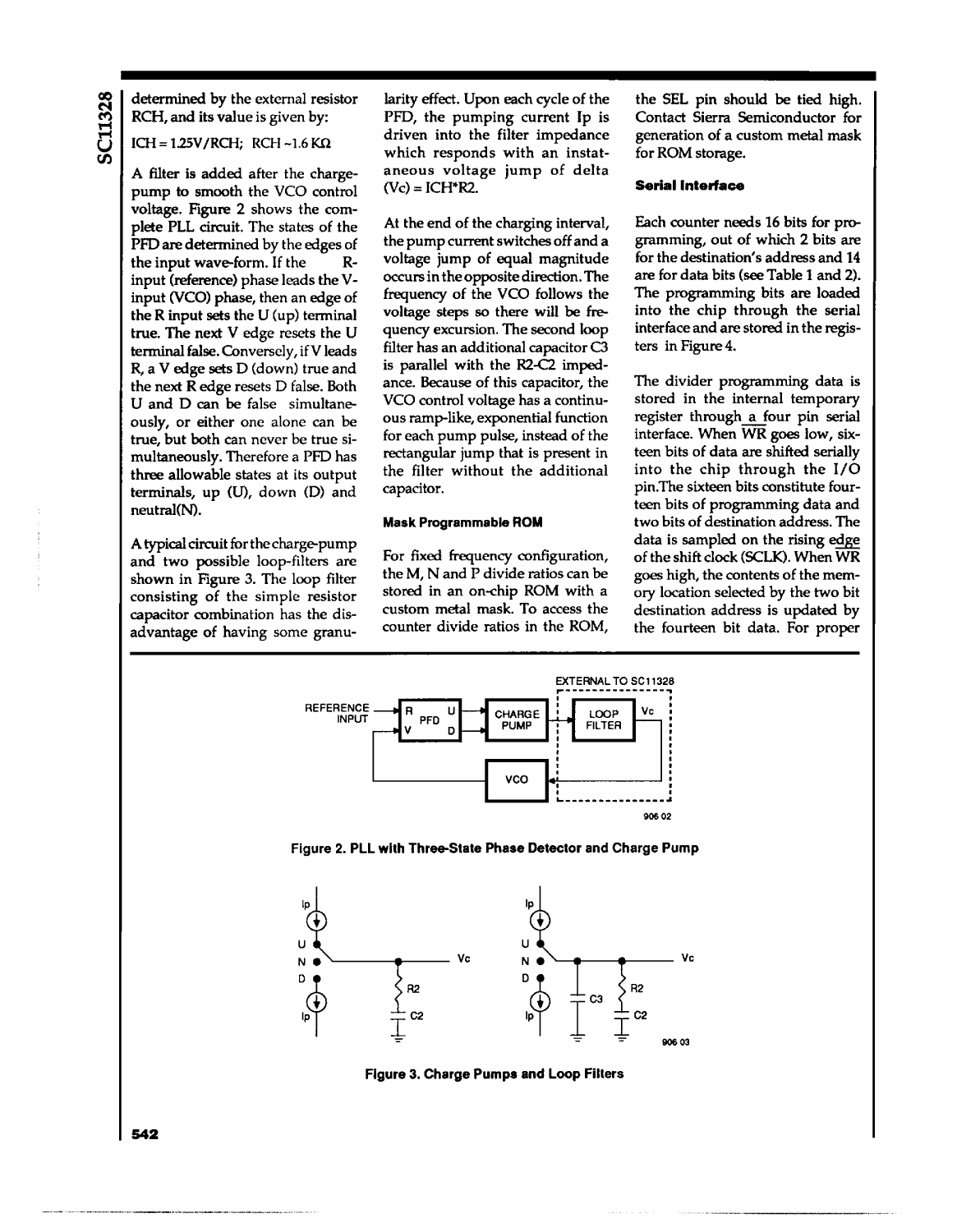| A1 | A0 | <b>DESTINATION</b> |
|----|----|--------------------|
| 0  | 0  | $P(D0-D1)$         |
| Ω  |    | N (D0-D13)         |
|    | n  | $M(D0-D13)$        |
|    |    | Reserved           |

| D1       | D <sub>0</sub> | <b>DATA</b> |  |  |
|----------|----------------|-------------|--|--|
| 0        | 0              | $\div 1$    |  |  |
| 0        |                | $\div 2$    |  |  |
| 1        | 0              | $\div 4$    |  |  |
|          |                | $+8$        |  |  |
| Table 2. |                |             |  |  |

Table 1.

Note: When writing to the P Register D2 to D13 = 0, see Table 2 for DO, D1 values.

Note: This table is for use with the P Register only.

| D13 | 1 F      | D <sub>3</sub> | D2 | D1 | D <sub>0</sub> | <b>DATA</b> |
|-----|----------|----------------|----|----|----------------|-------------|
| 0   |          | 0              | 0  | 0  | 0              | $+1$        |
| 0   | t        | 0              | 0  | 0  | 1              | $+1$        |
| 0   |          | 0              | 0  |    | 0              | $+2$        |
| 0   | l l      | 0              | 1  | 0  | $\bf{0}$       | $+4$        |
|     | t        |                |    |    |                |             |
| 1   |          | $\bf{0}$       | 0  | 0  | 0              | $+8192$     |
|     | $\cdots$ |                |    |    |                |             |
|     |          |                |    |    |                | $+16383$    |

## Table 3.

ر<br>محمد محمد المحمد

Note: This table is for use with the M and N register.

I

# **SC11328**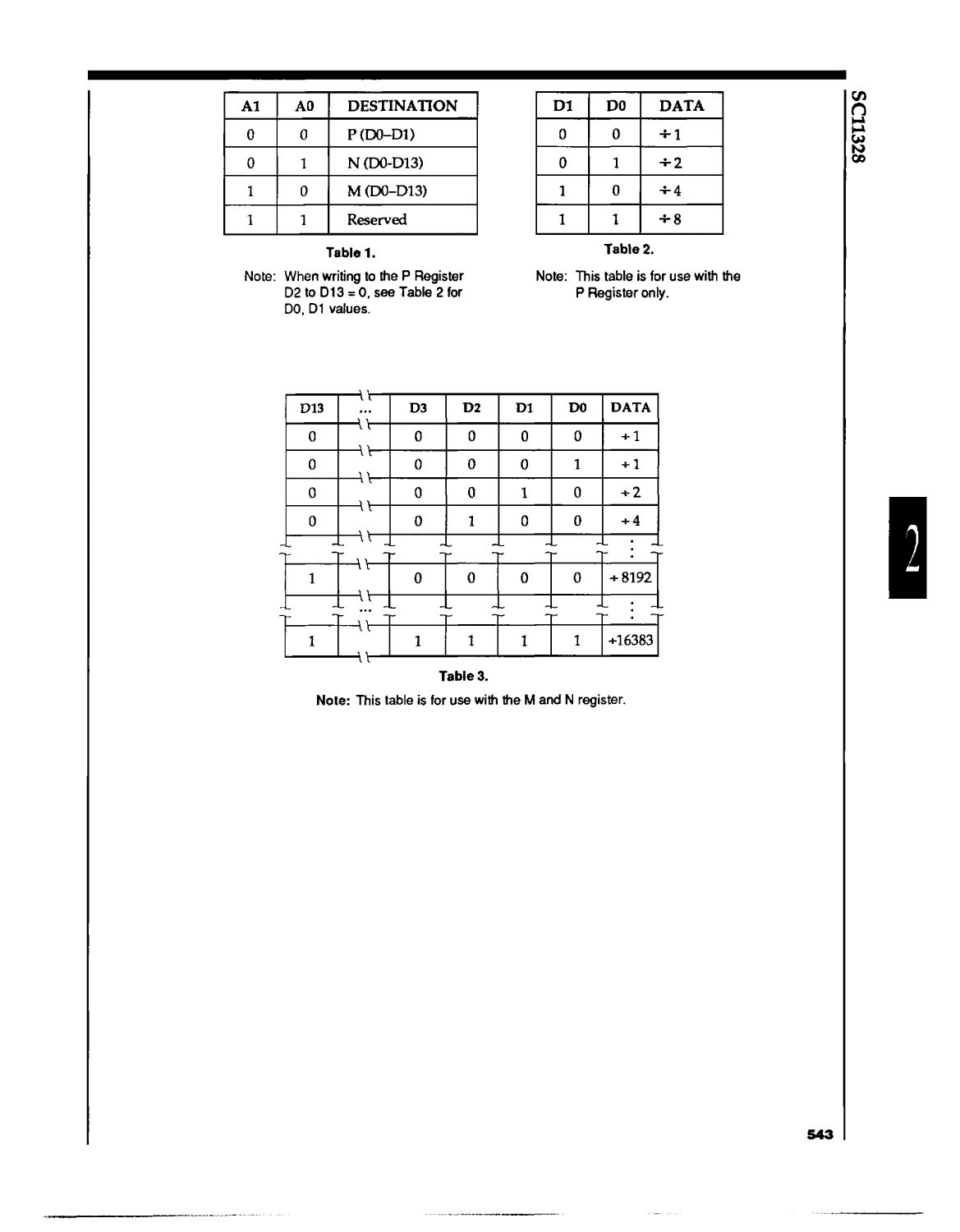operation of the interface, there has to be exactly sixteen SCLK pulses within the  $\overline{\text{WR}}$  high-to low and low to high transition period. After WR goes high, an additional 10 SCLK pulses are required to load the new data. Also, the first Write after a Power Up requires 10 SCLK pulses before WR goes low. After the 10 SCLK pulses, the user can read the data into the temporary register. Every read of a selected location should be preceded by a write into the same location. To read the data out, The RD signal should be pulled low. After sixteen clock pulses all the data inside the shift register will be clocked out of the I/O pin. The data appears at the output, on the rising edge of the shift clock (SCLK).

To avoid conflicts, the falling edge of the  $\overline{\text{RD}}$  signal should be at least ten SCLK periods away from the rising edge of WR

The same rule applies to consecutive write cycles. The serial interface timing diagram is shown in Figure 6 and Figure 7.



Figure 4. Storage Unit For Programming of Dividers

#### **CRYSTAL CONNECTION**

Figure 5 shows a typical crystal implementation. The capacitors C1 and C2 have a range of 20pF to 5 pF. Depending on the frequency of the crystal, it is recommended to use maximum 20 pF for frequencies lower than 10 MHz, and for frequencies above 10 MHz capacitor values between 10pF and 5 pF are recommended.



Figure 5. Typical Crystal Implementation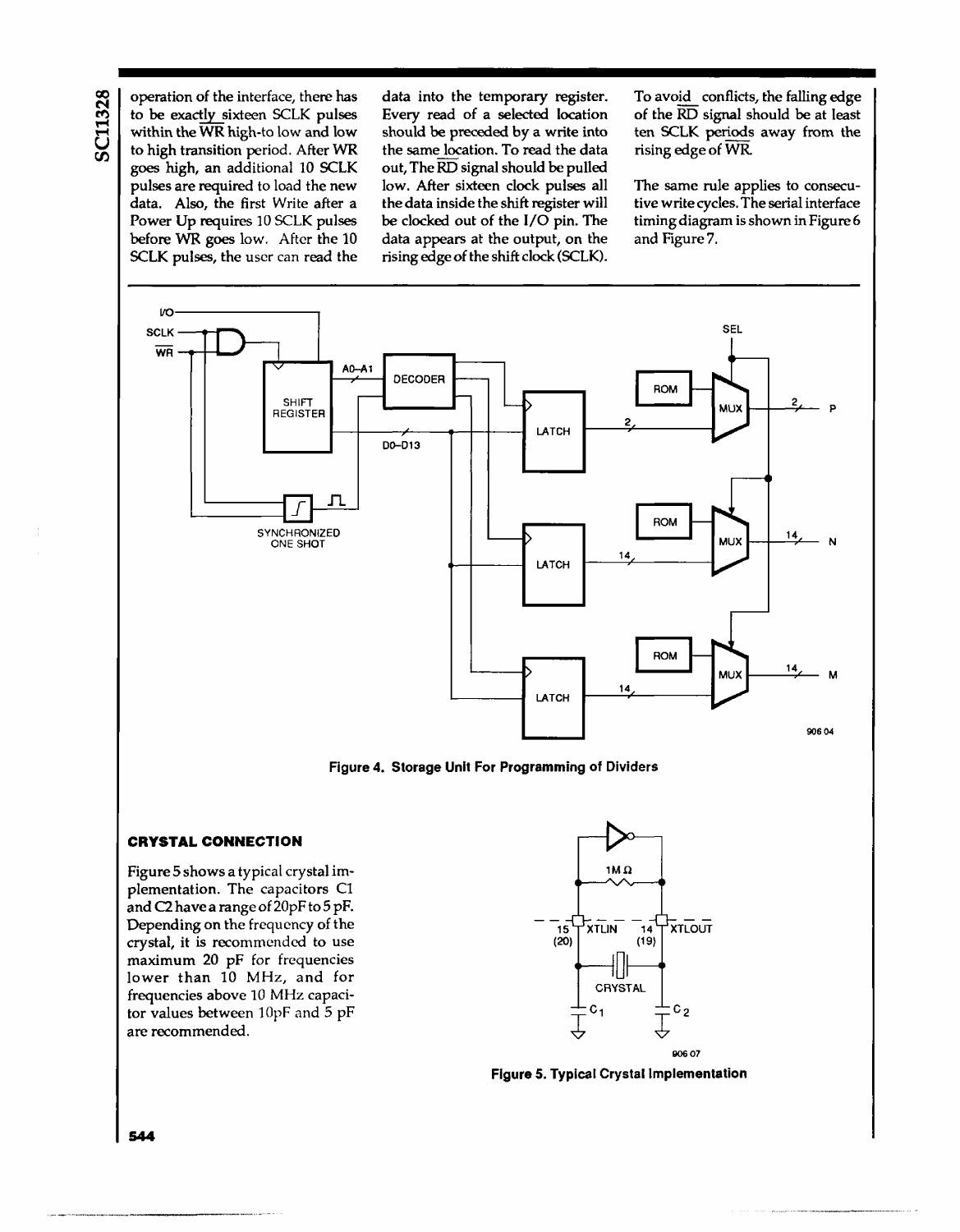